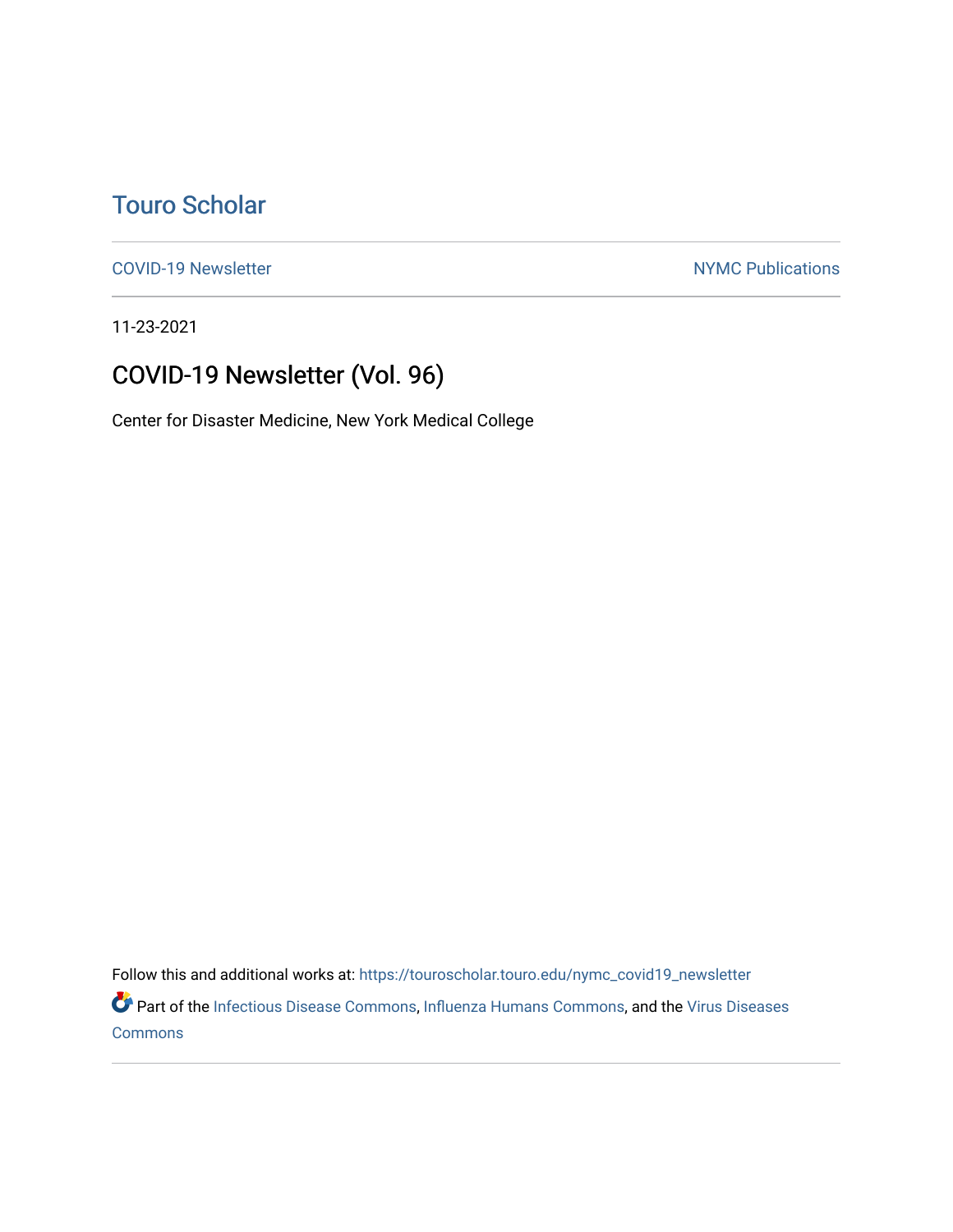

**Tuesday November 23, 2021**

*During this COVID-19 pandemic and other future events, the CDM has been and will continue to be a source of reliable information, education and models for mitigation, preparedness, response, and recovery. We hope this informational document has helped provide you filtered and actionable information. As the pace of new information and changes occur, we will evaluate the current once per week to determine if this information should be provided on a more frequent basis.*

Zuel Mu

David Markenson, M.D., M.B.A. Director Center for Disaster Medicine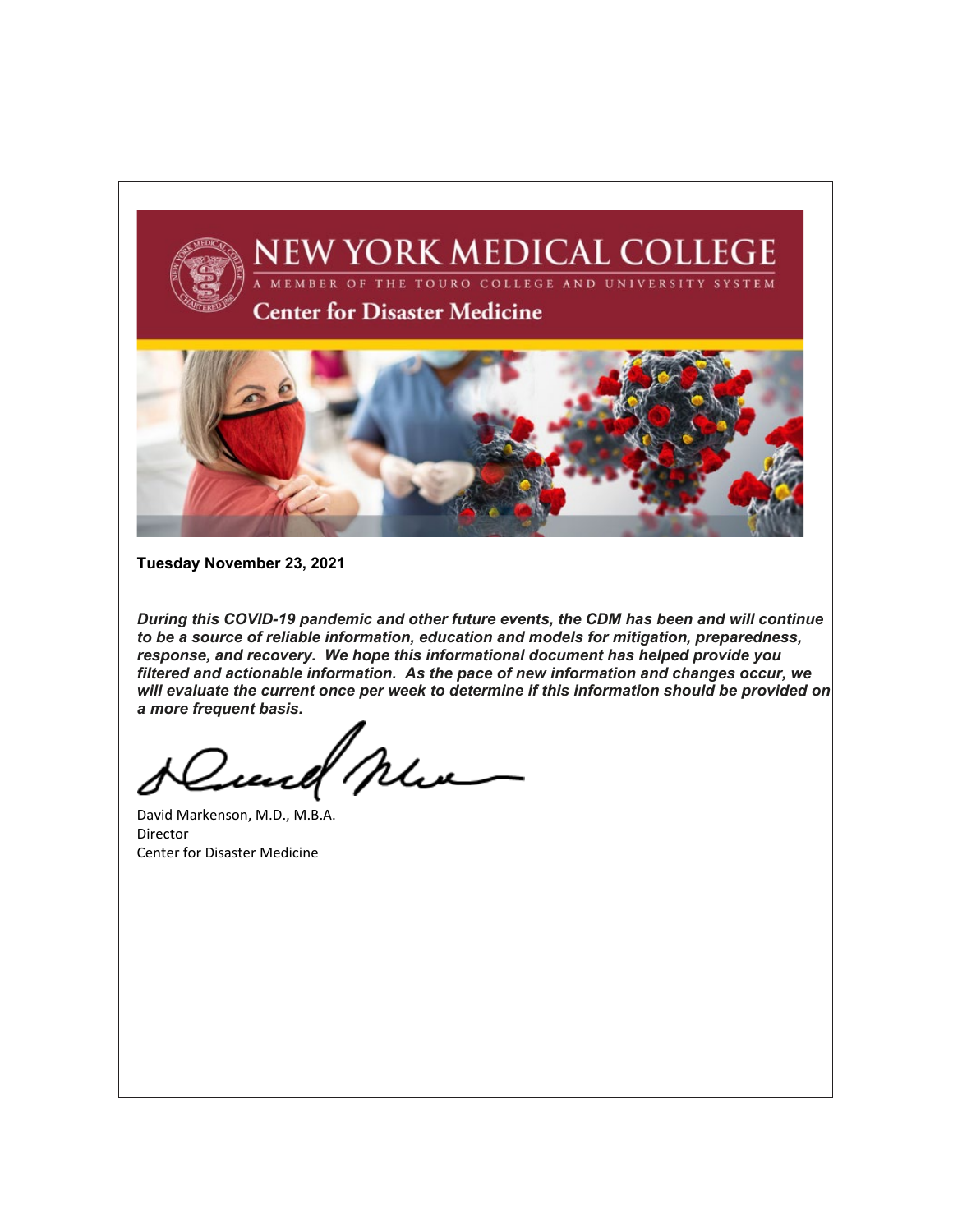# **COVID-19 Statistics**

|                      | <b>Total Cases</b> | <b>Total Deaths</b> | <b>Total Vaccine Doses</b><br>Admin. |
|----------------------|--------------------|---------------------|--------------------------------------|
| Worldwide            | 258,429,139        | 5,163,377           | 7,444,242,330                        |
| <b>United States</b> | 47,890,833         | 772,440             | 450,867,549                          |
| New Jersey           | 1,233,511          | 28,265              | 13,217,593                           |
| New York             | 2,679,503          | 57,215              | 29,318,723                           |
| Connecticut          | 414,978            | 8,853               | 5,867,883                            |

Information as of 11/23/21 at 1000 EST. Source:<https://coronavirus.jhu.edu/map.html>

# **United States COVID-19 Case Map / GIS**



# **Center for Disaster Medicine Updates**

- Coordinating and overseeing COVID-19 screenings at NYMC campus.
- Continue to partner with local organizations such as Westchester Department of Emergency Services and Westchester Medical Center to ensure ongoing collaboration with all public safety agencies.
- Coordinating volunteers to support local public health response to COVID-19.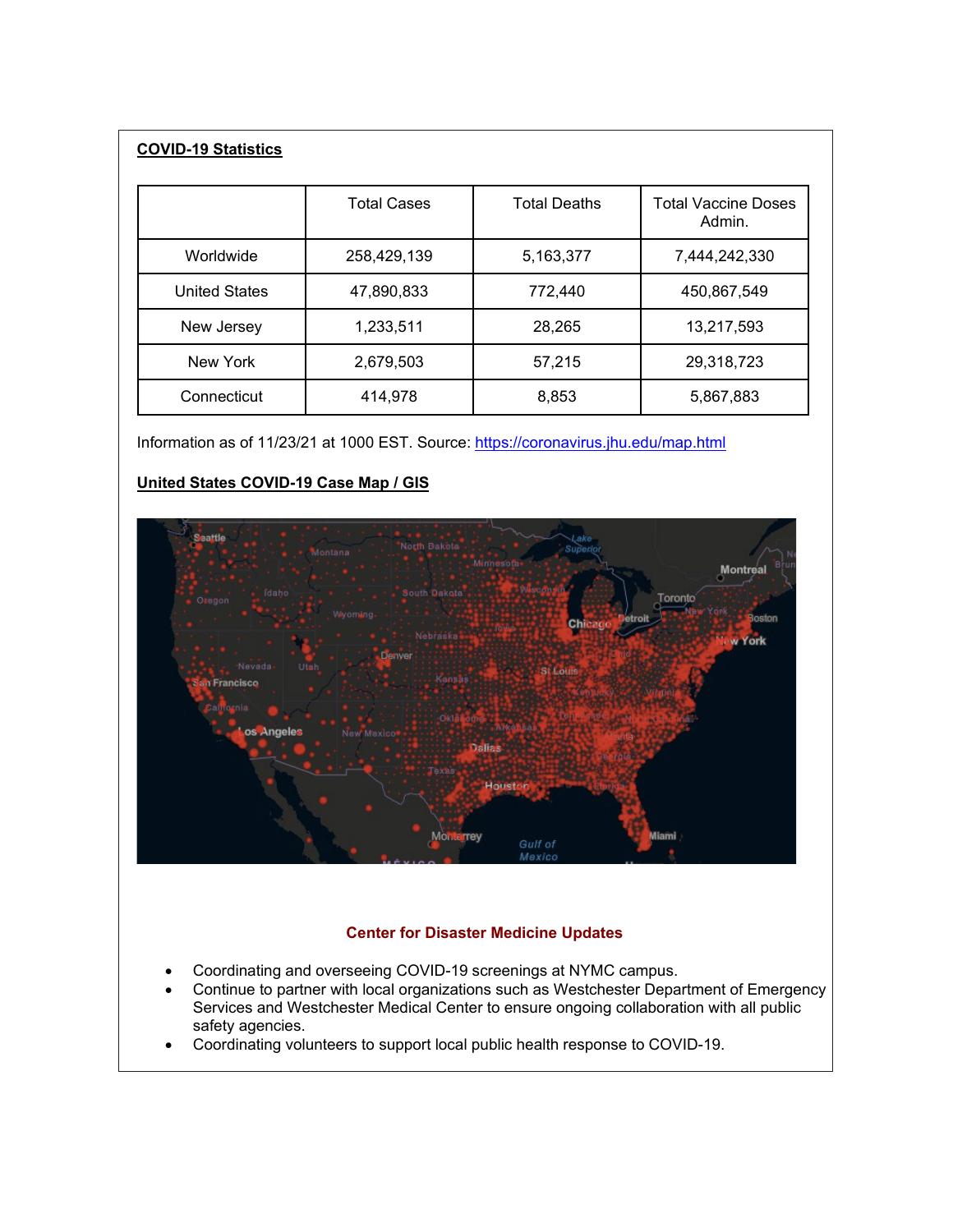- Conducting research and analysis of current events and COVID-19 response to identify strengths and areas for improvement in other regions.
- Updating and developing new programs to provide enhanced education on public health emergencies including pandemics.
- Exploring course development opportunities in infection prevention and control for frontline responders in the hospital and in the field.
- Serving as a source of information for COVID-19 related concerns or questions regarding public health, emergency medical service (EMS), public safety and healthcare response.
- Local networking and pandemic response analysis for New York's tri-state area, using firstperson experiences to highlight current trends.

**To view the Center for Disaster Medicine's newest webinar, please click here - [The COVID-19](https://www.nymc.edu/center-for-disaster-medicine/the-covid19-vaccine-what-to-tell-your-patients/)  [Vaccine: What to Tell Your Patients](https://www.nymc.edu/center-for-disaster-medicine/the-covid19-vaccine-what-to-tell-your-patients/)**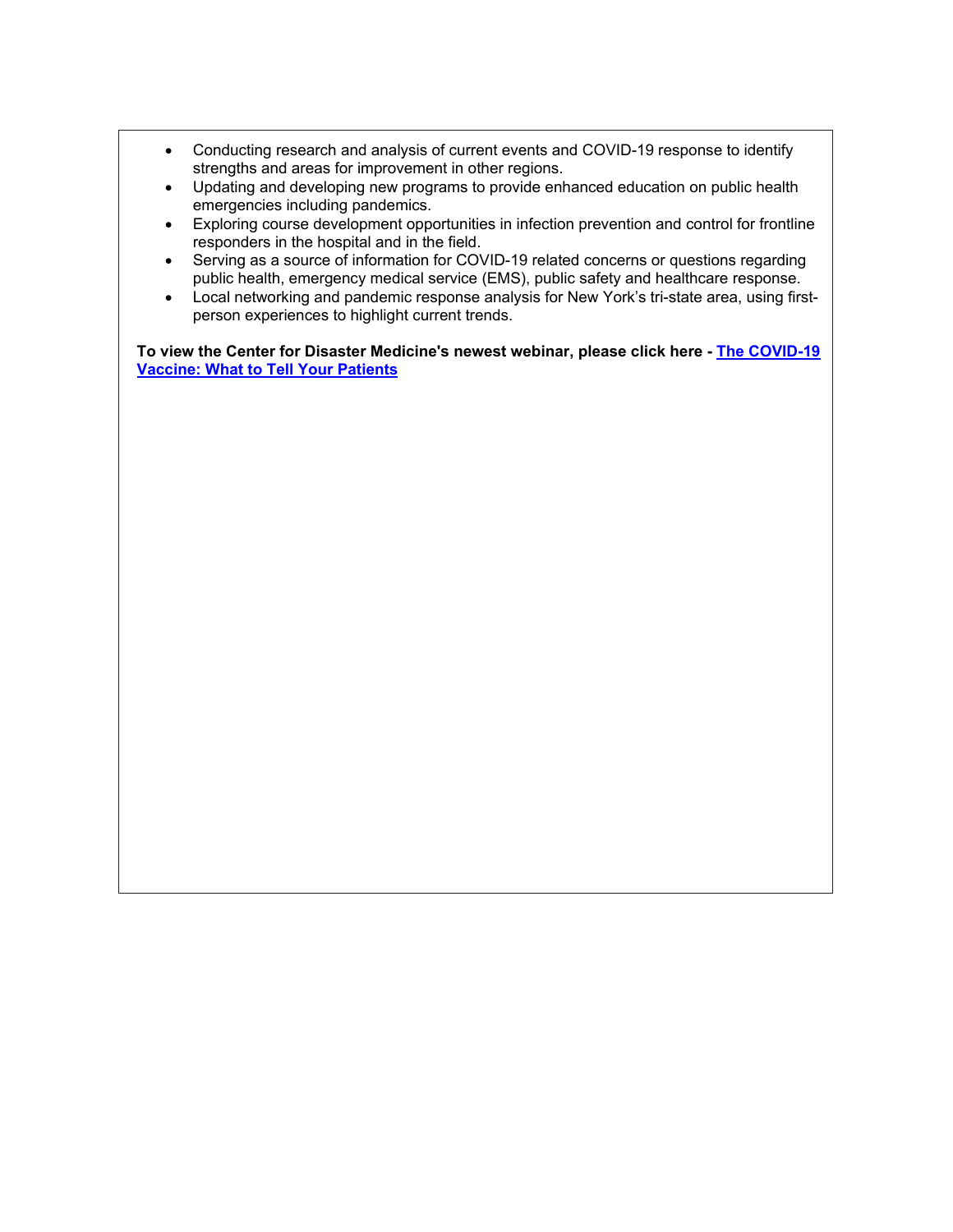## **The White House**

On November 22, 2021, White House COVID-19 Response Team and Public Health Officials Drs. Walensky and Fauci provided update on the response. [https://www.whitehouse.gov/briefing-room/press-briefings/2021/11/22/press-briefing-by-white-](https://www.whitehouse.gov/briefing-room/press-briefings/2021/11/22/press-briefing-by-white-house-covid-19-response-team-and-public-health-officials-69/)

[house-covid-19-response-team-and-public-health-officials-69/](https://www.whitehouse.gov/briefing-room/press-briefings/2021/11/22/press-briefing-by-white-house-covid-19-response-team-and-public-health-officials-69/) On November 22, 2021, Vice President Harris Announced Historic Funding to Bolster Equitable

Health Care During Pandemic, and Beyond- Vice President Kamala Harris announced a historic \$1.5 billion investment to help grow and diversify the nation's health care workforce, and bolster equitable health care in the communities that need it most during the COVID-19 pandemic and in the years to come.

[https://www.whitehouse.gov/briefing-room/statements-releases/2021/11/22/vice-president-harris](https://www.whitehouse.gov/briefing-room/statements-releases/2021/11/22/vice-president-harris-announces-historic-funding-to-bolster-equitable-health-care-during-pandemic-and-beyond/)[announces-historic-funding-to-bolster-equitable-health-care-during-pandemic-and-beyond/](https://www.whitehouse.gov/briefing-room/statements-releases/2021/11/22/vice-president-harris-announces-historic-funding-to-bolster-equitable-health-care-during-pandemic-and-beyond/)

On November 18, 2021, President Biden made a statement regarding Pfizer's COVID-19 antiviral treatment- While this antiviral pill still requires a full review by the Food and Drug Administration, President Biden announced that he has taken immediate steps to secure enough supply for the American people. He reported that the United States has purchased 10 million treatment courses of the Pfizer antiviral COVID-19 pill, with delivery starting at the end of this year and across 2022.

[https://www.whitehouse.gov/briefing-room/statements-releases/2021/11/18/statement-of](https://www.whitehouse.gov/briefing-room/statements-releases/2021/11/18/statement-of-president-joe-biden-on-pfizers-covid-19-antiviral-treatment/)[president-joe-biden-on-pfizers-covid-19-antiviral-treatment/](https://www.whitehouse.gov/briefing-room/statements-releases/2021/11/18/statement-of-president-joe-biden-on-pfizers-covid-19-antiviral-treatment/)

The official website of the White House will deliver updated information as the country grapples with converging crises. This will include actions to control the COVID-19 pandemic, provide economic relief, tackle climate change, and advance racial equity and civil rights, as well as immediate actions to reform our immigration system and restore America's standing in the world. This website will provide all information in one central location. [https://www.whitehouse.gov](https://www.whitehouse.gov/)

# **Health and Human Services (HHS)**

On November 19, 2021, HHS Secretary Xavier Becerra provided a statement that all adults are now eligible for COVID-19 booster shots- All adults are now eligible for COVID-19 booster shots. "After thorough review of the data, we are following the science, which shows boosters can help increase people's protection from COVID-19 and help us reduce infections and severe outcomes. This is especially important ahead of the winter months, where we all spend more time indoors. I am grateful to the hard-working scientists at the FDA and CDC for their rigorous, independent decision-making on booster shots and their ongoing commitment to keeping us all safe."

[https://www.hhs.gov/about/news/2021/11/19/statement-hhs-secretary-xavier-becerra-all-adults](https://www.hhs.gov/about/news/2021/11/19/statement-hhs-secretary-xavier-becerra-all-adults-are-now-eligible-for-covid-19-booster-shots.html)[are-now-eligible-for-covid-19-booster-shots.html](https://www.hhs.gov/about/news/2021/11/19/statement-hhs-secretary-xavier-becerra-all-adults-are-now-eligible-for-covid-19-booster-shots.html)

On November 18, 2021, Biden Administration Secures 10 Million Courses of Pfizer's COVID-19 Oral Antiviral Medicine as Additional Tool to Reduce Hospitalizations and Save Lives- As part of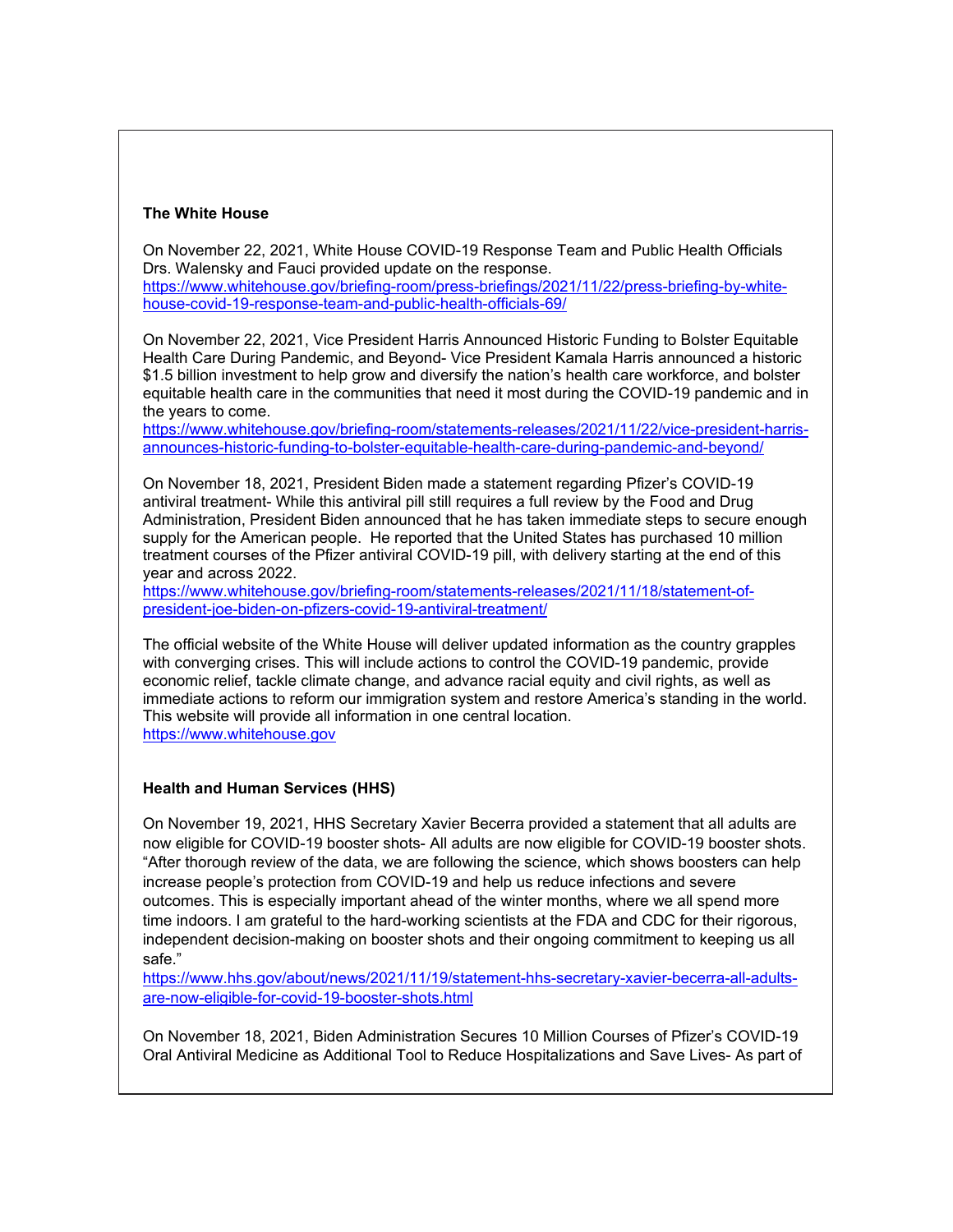its ongoing efforts to curb the pandemic, reduce hospitalizations, and save lives, the Biden Administration has secured 10 million treatment courses of Pfizer's promising COVID-19 oral antiviral drug, contingent on emergency use authorization (EUA) or approval from the U.S. Food and Drug Administration (FDA).

[https://www.hhs.gov/about/news/2021/11/18/biden-administration-secures-10-million-courses](https://www.hhs.gov/about/news/2021/11/18/biden-administration-secures-10-million-courses-pfizers-covid-19-oral-antiviral-medicine-as-additional-tool-reduce-hospitalizations-save-lives.html)[pfizers-covid-19-oral-antiviral-medicine-as-additional-tool-reduce-hospitalizations-save-lives.html](https://www.hhs.gov/about/news/2021/11/18/biden-administration-secures-10-million-courses-pfizers-covid-19-oral-antiviral-medicine-as-additional-tool-reduce-hospitalizations-save-lives.html)

For the latest COVID-19 information from HHS <https://www.hhs.gov/about/news/coronavirus/index.html>

#### **National Institutes of Health (NIH)**

Lung autopsies of COVID-19 patients reveal treatment clues- Lung autopsy and plasma samples from people who died of COVID-19 have provided a clearer picture of how the SARS-CoV-2 virus spreads and damages lung tissue. Scientists at the National Institutes of Health and their collaborators say the information, published in *Science Translational Medicine,* could help predict severe and prolonged COVID-19 cases, particularly among high-risk people, and inform effective treatments.

[https://www.nih.gov/news-events/news-releases/lung-autopsies-covid-19-patients-reveal](https://www.nih.gov/news-events/news-releases/lung-autopsies-covid-19-patients-reveal-treatment-clues)[treatment-clues](https://www.nih.gov/news-events/news-releases/lung-autopsies-covid-19-patients-reveal-treatment-clues)

View the latest COVID-19 information from NIH <https://www.nih.gov/coronavirus>

#### **United States Food and Drug Administration (FDA)**

On November 19, 2021, FDA Expands Eligibility for COVID-19 Vaccine Boosters- the U.S. Food and Drug Administration amended the emergency use authorizations (EUA) for both the Moderna and Pfizer-BioNTech COVID-19 vaccines authorizing use of a single booster dose for all individuals 18 years of age and older after completion of primary vaccination with any FDA-authorized or approved COVID-19 vaccine. The Centers for Disease Control and Prevention's (CDC) Advisory Committee on Immunization Practices will meet later today to discuss further clinical recommendations. [https://www.fda.gov/news-events/press-announcements/coronavirus-covid-19-update-fda-](https://www.fda.gov/news-events/press-announcements/coronavirus-covid-19-update-fda-expands-eligibility-covid-19-vaccine-boosters)

[expands-eligibility-covid-19-vaccine-boosters](https://www.fda.gov/news-events/press-announcements/coronavirus-covid-19-update-fda-expands-eligibility-covid-19-vaccine-boosters)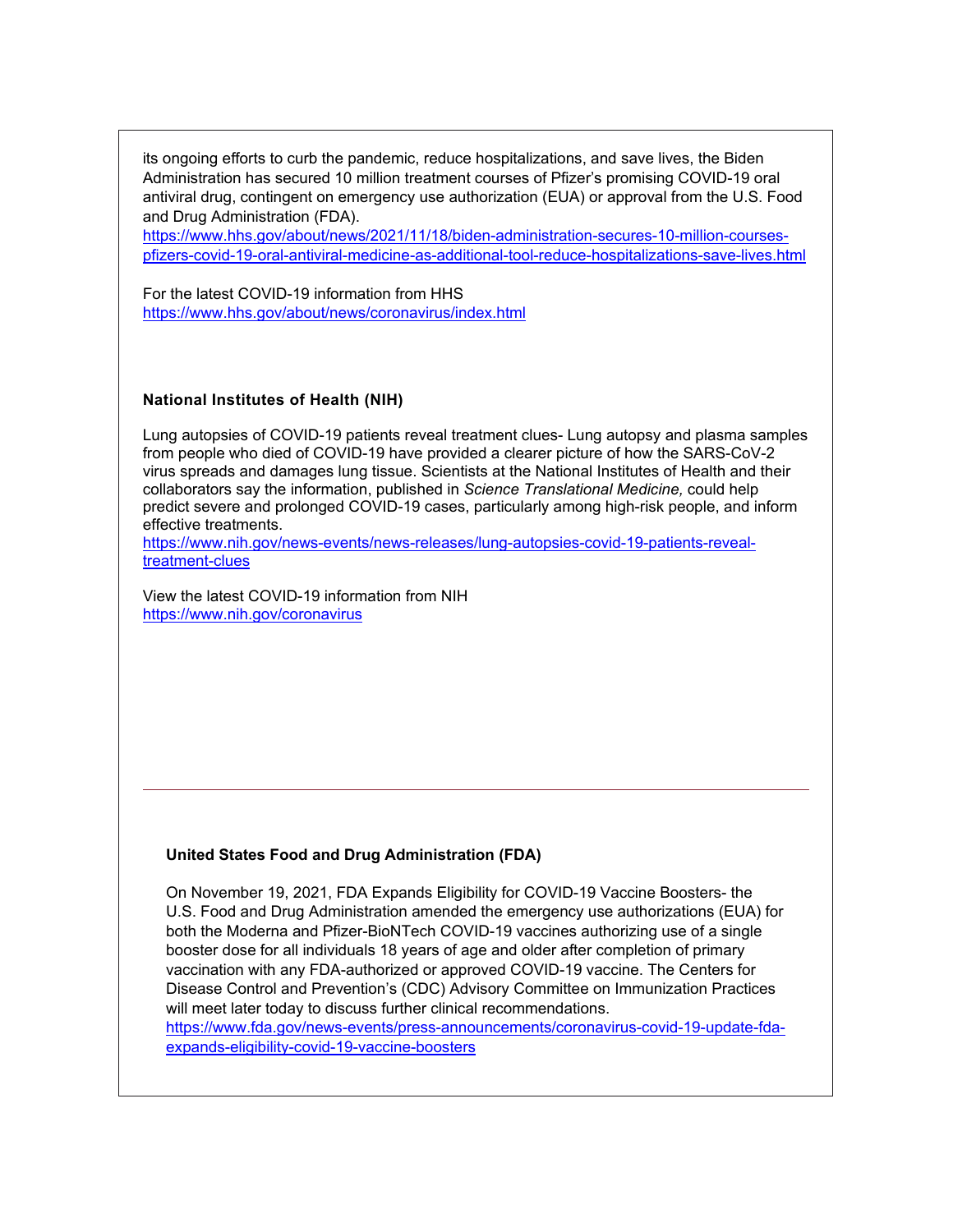On November 16, 2021, 422 tests and sample collection devices are authorized by the FDA under emergency use authorizations (EUAs). These include 293 molecular tests and sample collection devices, 90 antibody and other immune response tests and 39 antigen tests. There are 66 molecular authorizations and one antibody authorization that can be used with home-collected samples. There is one EUA for a molecular prescription athome test, three EUAs for antigen prescription at-home tests, 10 EUAs for antigen overthe-counter (OTC) at-home tests and three EUAs for molecular OTC at-home tests. The FDA has authorized 19 antigen tests and nine molecular tests for serial screening programs. The FDA has also authorized 685 revisions to test EUA authorizations. [https://www.fda.gov/news-events/press-announcements/coronavirus-covid-19-update](https://www.fda.gov/news-events/press-announcements/coronavirus-covid-19-update-november-16-2021)[november-16-2021](https://www.fda.gov/news-events/press-announcements/coronavirus-covid-19-update-november-16-2021)

For the latest overall FDA information about COVID-19. [https://www.fda.gov/emergency-preparedness-and-response/counterterrorism-and](https://www.fda.gov/emergency-preparedness-and-response/counterterrorism-and-emerging-threats/coronavirus-disease-2019-covid-19)[emerging-threats/coronavirus-disease-2019-covid-19](https://www.fda.gov/emergency-preparedness-and-response/counterterrorism-and-emerging-threats/coronavirus-disease-2019-covid-19)

#### **Centers for Disease Control and Prevention (CDC)**

CDC provides updated information about the variants in the United States- The emerging variants CDC is closely monitoring have mutations in the virus genome that alter the characteristics and cause the virus to act differently in ways that are significant to public health (e.g., causes more severe disease, spreads more easily between humans, requires different treatments, changes the effectiveness of current vaccines). It's important to understand that genetic mutations are expected, and some variants can spread and become predominant while others subside. <https://www.cdc.gov/coronavirus/2019-ncov/transmission/variant-cases.html>

CDC provides daily data tracker which has maps and charts tracking cases, deaths, and trends of COVID-19 in the United States- updated daily by 8 p.m. ET. <https://covid.cdc.gov/covid-data-tracker/#datatracker-home>

For the latest CDC information <https://www.cdc.gov/coronavirus/2019-ncov/cases-updates/index.html>

## **Center for Medicare and Medicaid Services (CMS)** +

View the latest information from CMS [https://www.cms.gov/About-CMS/Agency-Information/Emergency/EPRO/Current-](https://www.cms.gov/About-CMS/Agency-Information/Emergency/EPRO/Current-Emergencies/Current-Emergencies-page)[Emergencies/Current-Emergencies-page](https://www.cms.gov/About-CMS/Agency-Information/Emergency/EPRO/Current-Emergencies/Current-Emergencies-page)

#### **Vaccines**

In this section, vaccine-related information from various sources will be collected, reviewed, and tabulated here. As of November 23, 2021, the FDA has granted Emergency Use Authorization (EUA) to Moderna and Janssen/Johnson & Johnson. On August 23, 2021, the FDA granted full approval to Pfizer. Now with two vaccines with EUA and one vaccine with full FDA approval, the goal is to vaccinate a larger number of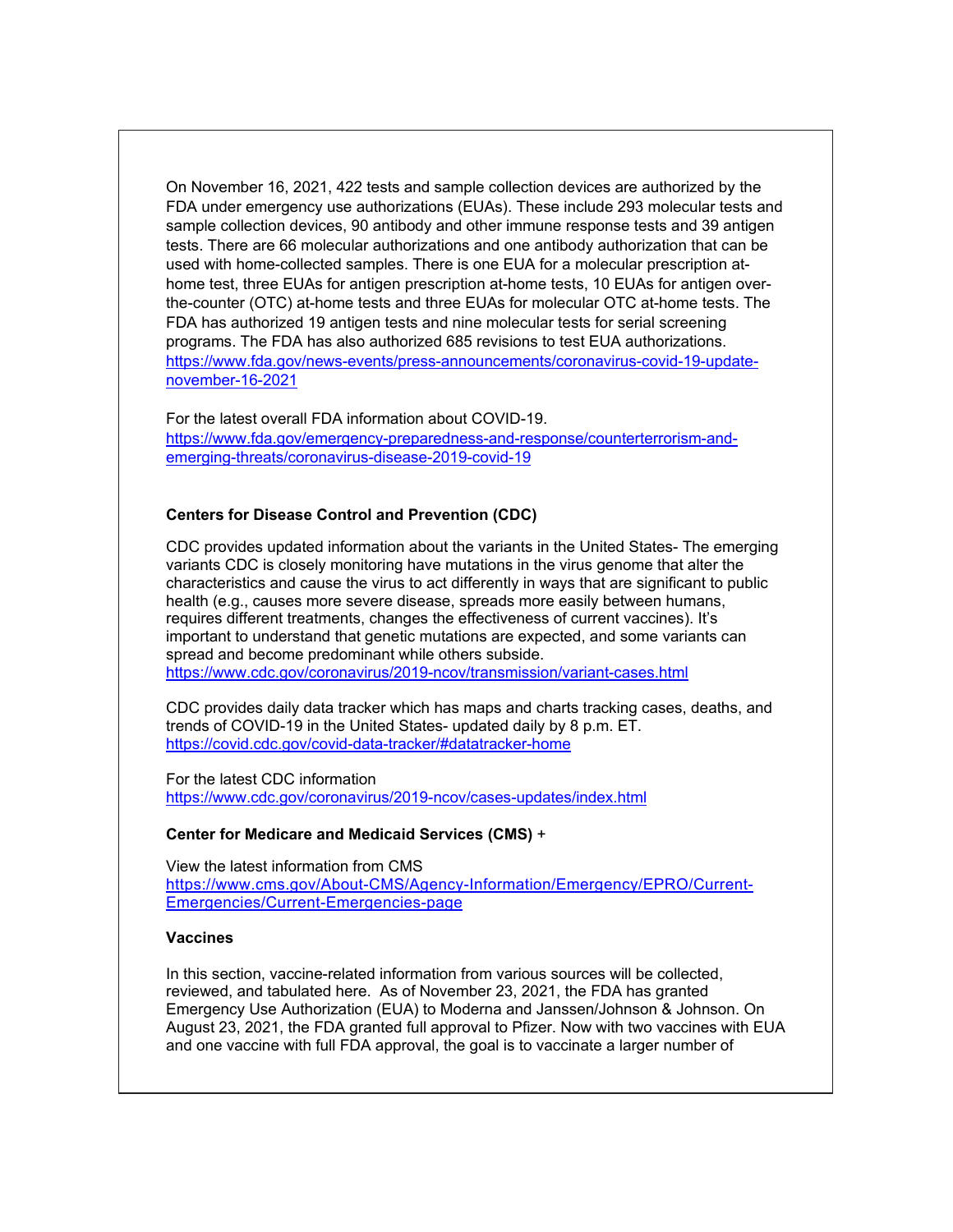persons in the coming months throughout the United States. As additional vaccines are granted EUA, information for those vaccines will also be included. CDC created this section regarding COVID-19 vaccinations in the United States- CDC provides overall US COVID-19 Vaccine, deliveries and administration, maps, charts, and data updated daily by 8 PM. This section represents all vaccine partners including jurisdictional partner clinics, retail pharmacies, long-term care facilities, Federal Emergency Management Agency and Health Resources and Services Administration partner sites, and federal entity facilities.

<https://covid.cdc.gov/covid-data-tracker/#vaccinations>

The NYS DOH COVID-19 Vaccine Tracker Dashboard will update New Yorkers on the distribution of the vaccine including the number of doses received by the state, a breakdown of first or second doses, and the number of persons vaccinated with the first and second doses in each region.

<https://covid19vaccine.health.ny.gov/covid-19-vaccine-tracker>

On November 19, 2021, CDC Expanded Eligibility for COVID-19 Booster Shots to All Adults- CDC Director Rochelle P. Walensky, M.D., M.P.H., endorsed the CDC Advisory Committee on Immunization Practices' (ACIP) expanded recommendations for booster shots to include all adults ages 18 years and older who received a Pfizer-BioNTech or Moderna vaccine at least six months after their second dose. <https://www.cdc.gov/media/releases/2021/s1119-booster-shots.html>

CDC created this section regarding the Johnson & Johnson's Janssen vaccine to provide updated relevant information including side effects and safety data, clinical trials demographic statistics, and information on how the vaccine works. <https://www.cdc.gov/coronavirus/2019-ncov/vaccines/different-vaccines/janssen.html>

CDC created this section regarding the Moderna vaccine to provide updated relevant information including side effects and safety data, clinical trials demographic statistics, and information on how the vaccine works. <https://www.cdc.gov/coronavirus/2019-ncov/vaccines/different-vaccines/Moderna.html>

CDC created this section regarding the Pfizer BioNTech vaccine to provide updated relevant information including side effects and safety data, clinical trials demographic statistics, and information on how the vaccine works. As of October 16, 2021, the fully FDA approved Pfizer vaccine will now be known as COMIRNATY for ages 16 and older. [https://www.cdc.gov/coronavirus/2019-ncov/vaccines/different-vaccines/Pfizer-](https://www.cdc.gov/coronavirus/2019-ncov/vaccines/different-vaccines/Pfizer-BioNTech.html)[BioNTech.html](https://www.cdc.gov/coronavirus/2019-ncov/vaccines/different-vaccines/Pfizer-BioNTech.html)

HHS created this section to provide the latest information about COVID-19 vaccines. <https://www.hhs.gov/coronavirus/covid-19-vaccines/index.html>

For NYC DOHMH updated guidance regarding COVID-19 vaccine <https://www1.nyc.gov/site/doh/covid/covid-19-vaccines.page>

The Vaccine Finder is a one-stop site for New Yorkers to find their nearest COVID-19 vaccination location. The Vaccine Finder can also provide New Yorkers with information to schedule vaccination appointments. <https://vaccinefinder.nyc.gov/>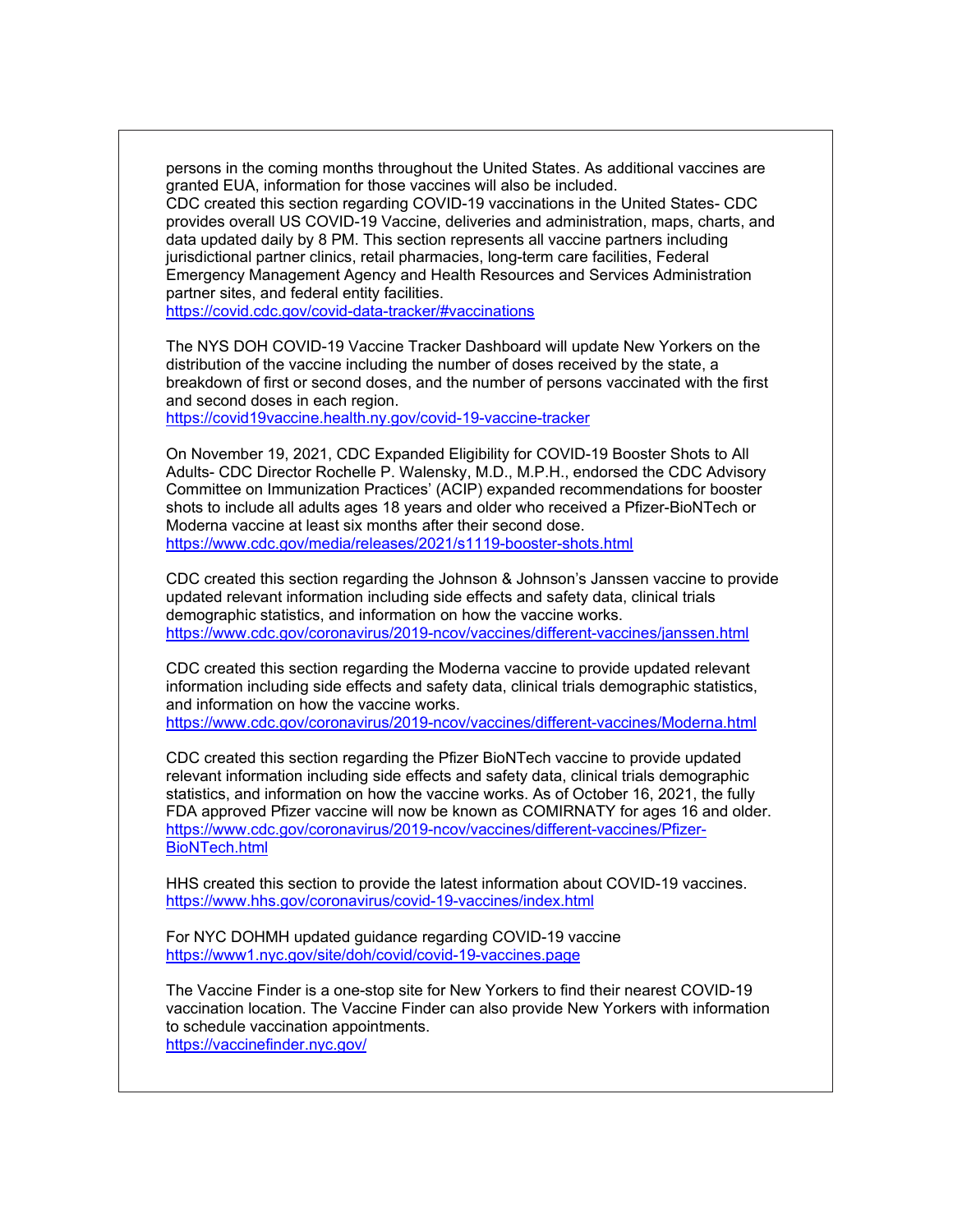#### **Educational Institution Information**

- **Higher Education** 
	- o Borrowers are less than three months away from having to resume making payments on their student loans, and although loan servicers are well into the process of executing the Department of Education's transition plan, a huge majority of borrowers say they aren't financially prepared for repayment to begin. The department announced in August that it would be extending the student loan repayment pause which has been in effect since March 2020 due to the COVID-19 pandemic—for the fourth and final time until January 31, 2022. After that date, loan payments will resume, interest will begin to accrue again and collections on defaulted loans will restart. The task at hand for the department and federally contracted loan servicers is unprecedented the student loan system has never been switched on for tens of millions of borrowers all at once. At the same time, millions of borrowers will be making payments to a different servicer than they were assigned prior to the pandemic, given that three servicers have decided to end their contracts with the department next month. [https://www.insidehighered.com/news/2021/11/23/servicers-prepare-](https://www.insidehighered.com/news/2021/11/23/servicers-prepare-student-loan-payments-resume)
	- [student-loan-payments-resume](https://www.insidehighered.com/news/2021/11/23/servicers-prepare-student-loan-payments-resume) o The three rounds of COVID-19 relief funds for higher education passed by Congress in 2020 and early 2021 have had a "significant impact on students and institutions" and made a "tremendous difference," Department of Education under secretary James Kvaal told lawmakers Wednesday. The House Education and Labor Committee held a subcommittee hearing to conduct oversight of how institutions have been using the \$76 billion invested in the Higher Education Emergency Relief Fund (HEERF). Kvaal said the funds helped students stay enrolled in college, helped institutions meet public health needs and avoid mass layoffs, and kept some private and public nonprofit colleges from closing. [https://www.insidehighered.com/news/2021/11/18/kvaal-outlines-impact](https://www.insidehighered.com/news/2021/11/18/kvaal-outlines-impact-covid-19-funding-higher-education)[covid-19-funding-higher-education](https://www.insidehighered.com/news/2021/11/18/kvaal-outlines-impact-covid-19-funding-higher-education)
	- K-12
		- o The pandemic forced early education centers to make critical operational decisions even before official guidance became available and to do whatever it took to [keep students and staff safe,](https://www.naeyc.org/events/annual) center leaders told a Monday session of the virtual National Association for the Education of Young Children conference. One result? Centers developed some pandemic-forced practices that were so effective they plan to continue them now and post-pandemic. Read more at: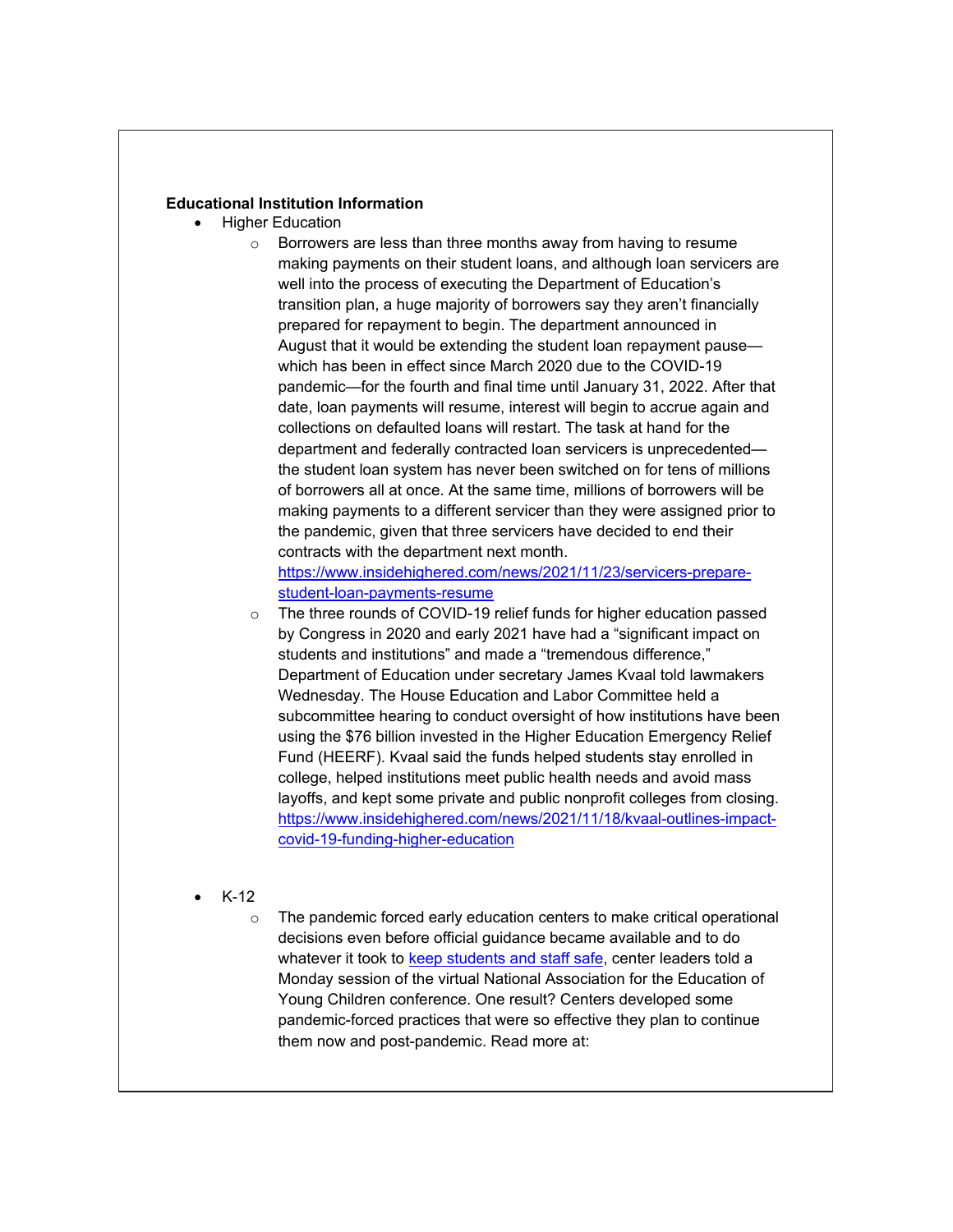[https://www.k12dive.com/news/how-early-education-programs](https://www.k12dive.com/news/how-early-education-programs-maintained-quality-during-the-pandemic/609903/)[maintained-quality-during-the-pandemic/609903/](https://www.k12dive.com/news/how-early-education-programs-maintained-quality-during-the-pandemic/609903/)

## **Clinical Trials**

To view the latest information on clinical trials regarding COVID-19 [https://www.clinicaltrials.gov/ct2/results?recrs=&cond=Covid19&term=&cntry=&state=&cit](https://www.clinicaltrials.gov/ct2/results?recrs=&cond=Covid19&term=&cntry=&state=&city=&dist=) [y=&dist=](https://www.clinicaltrials.gov/ct2/results?recrs=&cond=Covid19&term=&cntry=&state=&city=&dist=)

# **American Red Cross**

[https://www.redcrossblood.org/donate-blood/dlp/plasma-donations-from-recovered-covid-](https://www.redcrossblood.org/donate-blood/dlp/plasma-donations-from-recovered-covid-19-patients.html)[19-patients.html](https://www.redcrossblood.org/donate-blood/dlp/plasma-donations-from-recovered-covid-19-patients.html)

**State Updates**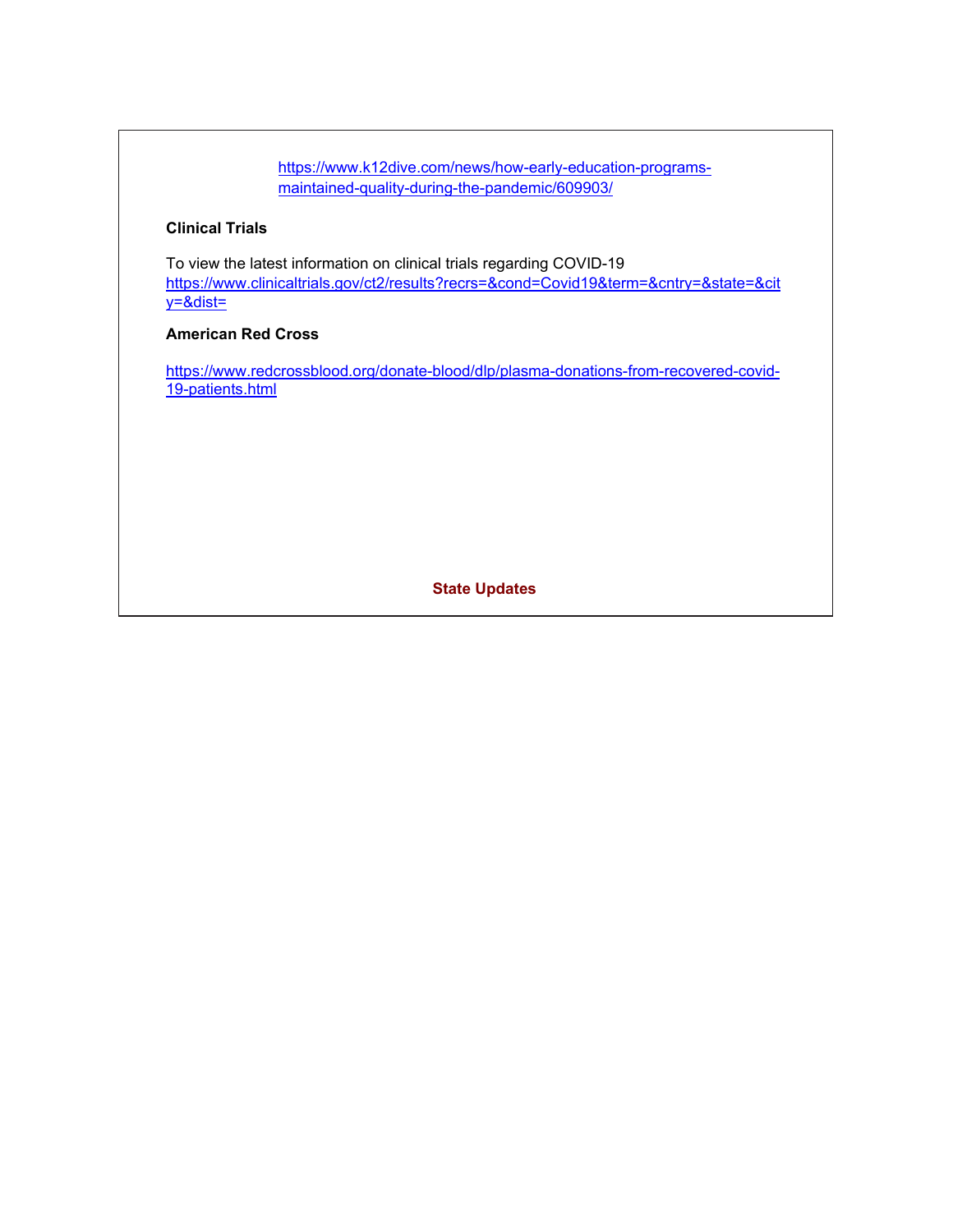**New York**

- Governor Kathy Hochul announced digital COVID-19 vaccination credentials issued from Canadian provinces and territories that adhere to SMART Health Cards specifications will immediately be accepted through the state's Excelsior Pass Scanner application. Following the reopening of the U.S.- Canadian border, this means fully vaccinated Canadians can use their compatible vaccination credentials for business entry in New York. As of November 9, seven provinces and territories in Canada issue vaccine certificates that meet the state's criteria. This includes Québec, Manitoba, Yukon, Saskatchewan, Nova Scotia, Northwest Territories, Newfoundland and Labrador. Additional Canadian provinces and territories are expected to follow and will be announced soon. [https://www.governor.ny.gov/news/governor-hochul-announces](https://www.governor.ny.gov/news/governor-hochul-announces-acceptance-canadian-vaccination-credentials-business-entry-new-york)[acceptance-canadian-vaccination-credentials-business-entry-new-york](https://www.governor.ny.gov/news/governor-hochul-announces-acceptance-canadian-vaccination-credentials-business-entry-new-york)
- Statement by Governor Hochul on COVID-19 boosters for all adults: "Today, boosters for all adults cleared the final round of federal review by health experts and doctors. This is great news as we enter the holiday season and gather indoors with friends and family. "Boosters can help provide additional protection, especially for those over the age of 50 and others with underlying conditions. With 80 percent of New York State adults fully vaccinated, getting the booster is another important way to protect ourselves and our loved ones, as well as washing our hands and wearing a mask. "We know the recent increase in the spread of COVID across regions of New York State is happening due to lower vaccination rates in those areas. Getting more New Yorkers vaccinated, including children aged 5 and older, remains the best way to help turn the tide in our fight against COVID-19. [https://www.governor.ny.gov/news/governor-kathy-hochul-statement-cdc](https://www.governor.ny.gov/news/governor-kathy-hochul-statement-cdc-approval-covid-19-booster-all-adults)[approval-covid-19-booster-all-adults](https://www.governor.ny.gov/news/governor-kathy-hochul-statement-cdc-approval-covid-19-booster-all-adults)

#### **New York State Department of Health (DOH)**

On November 22, 2021, Governor Kathy Hochul updated New Yorkers on the state's progress combating COVID-19. "As of today, 90 percent of adult New Yorkers have received at least one dose of the COVID-19 vaccine - while that is an incredible achievement, it's crucial we continue to take precautions to keep ourselves and our loved ones safe from this deadly virus as we head into the holiday season," Governor Hochul said. "We know the tools to stop the spread of COVID: Get vaccinated, get the booster if you are already vaccinated, and please stay home if you're feeling sick. The vaccine and booster is safe, free and widely available. Don't put it off any longer."

[https://www.governor.ny.gov/news/governor-hochul-announces-90-percent-adult-new-yorkers](https://www.governor.ny.gov/news/governor-hochul-announces-90-percent-adult-new-yorkers-ages-18-and-over-have-received-least)[ages-18-and-over-have-received-least](https://www.governor.ny.gov/news/governor-hochul-announces-90-percent-adult-new-yorkers-ages-18-and-over-have-received-least)

On November 22, 2021, Governor Hochul commended Erie County Executive Mark Poloncarz for taking strong actions today to help prevent the spread of COVID-19 in Western New York as an example of the leadership we need to see at the local level to combat this deadly virus. [https://www.governor.ny.gov/news/statement-governor-kathy-hochul-erie-county-executive](https://www.governor.ny.gov/news/statement-governor-kathy-hochul-erie-county-executive-mark-poloncarzs-strong-actions-prevent)[mark-poloncarzs-strong-actions-prevent](https://www.governor.ny.gov/news/statement-governor-kathy-hochul-erie-county-executive-mark-poloncarzs-strong-actions-prevent)

On November 19, 2021, Governor Hochul provided a statement regarding boosters for all adults which cleared the final round of federal review by health experts and doctors. This is great news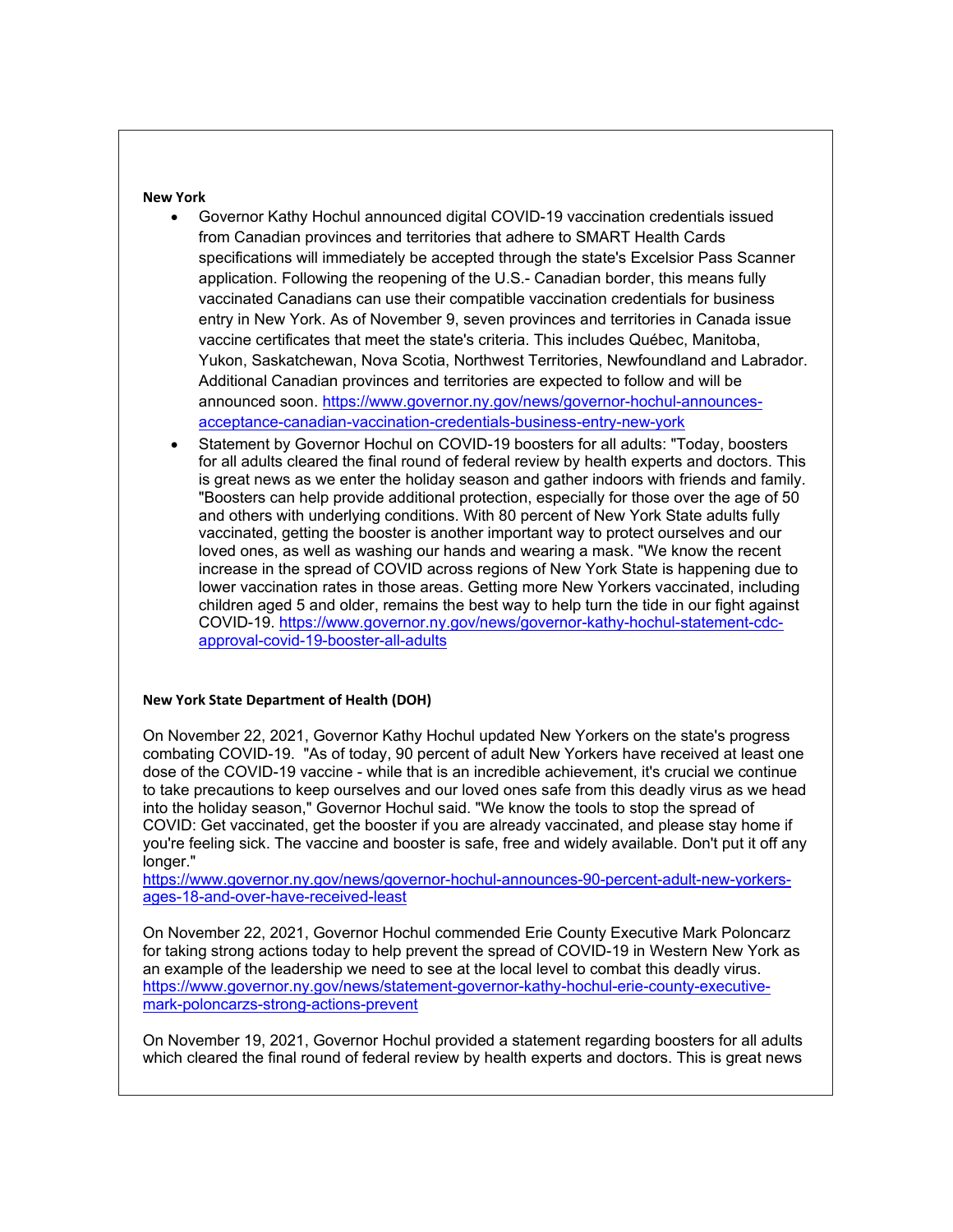as we enter the holiday season and gather indoors with friends and family. Boosters can help provide additional protection, especially for those over the age of 50 and others with underlying conditions. With 80 percent of New York State adults fully vaccinated, getting the booster is another important way to protect ourselves and our loved ones, as well as washing our hands and wearing a mask.

[https://www.governor.ny.gov/news/governor-kathy-hochul-statement-cdc-approval-covid-19](https://www.governor.ny.gov/news/governor-kathy-hochul-statement-cdc-approval-covid-19-booster-all-adults) [booster-all-adults](https://www.governor.ny.gov/news/governor-kathy-hochul-statement-cdc-approval-covid-19-booster-all-adults)

For a list of positive cases by county in New York State[https://covid19tracker.health.ny.gov/views/NYS-COVID19-Tracker/NYSDOHCOVID-19Tracker-](https://covid19tracker.health.ny.gov/views/NYS-COVID19-Tracker/NYSDOHCOVID-19Tracker-Map?%3Aembed=yes&%3Atoolbar=no&%3Atabs=n)[Map?%3Aembed=yes&%3Atoolbar=no&%3Atabs=n](https://covid19tracker.health.ny.gov/views/NYS-COVID19-Tracker/NYSDOHCOVID-19Tracker-Map?%3Aembed=yes&%3Atoolbar=no&%3Atabs=n)

NYS DOH has created a dynamic COVID-19 Tracker which provides COVID-19 information regarding testing, cases, percentages, and fatalities across New York State. It also breaks down cases by county.

[https://covid19tracker.health.ny.gov/views/NYS-COVID19-Tracker/NYSDOHCOVID-19Tracker-](https://covid19tracker.health.ny.gov/views/NYS-COVID19-Tracker/NYSDOHCOVID-19Tracker-Map?%3Aembed=yes&%3Atoolbar=no&%3Atabs=n)[Map?%3Aembed=yes&%3Atoolbar=no&%3Atabs=n](https://covid19tracker.health.ny.gov/views/NYS-COVID19-Tracker/NYSDOHCOVID-19Tracker-Map?%3Aembed=yes&%3Atoolbar=no&%3Atabs=n)

For the latest COVID-19 information from NYS DOH <https://coronavirus.health.ny.gov/home>

#### **New Jersey**

• Statement by Governor Murphy and Commissioner Persichilli regarding vaccine boosters: "[On November 19, 2021], the federal Centers for Disease Control and Prevention adopted updated eligibility recommendations from the Advisory Committee on Immunization Practices making all adults 18 years of age and older eligible for a booster dose of the COVID-19 vaccine. Effective immediately, all Pfizer and Moderna vaccine recipients are eligible for a booster dose six months after completing their primary two-dose series. All those who received the Johnson & Johnson vaccine continue to be eligible to receive a booster dose two months after their primary dose. All of the vaccines are safe and effective, but all show the need for boosters over time due to waning immunity. With the holidays approaching, we encourage all individuals who have received their COVID-19 vaccination to get a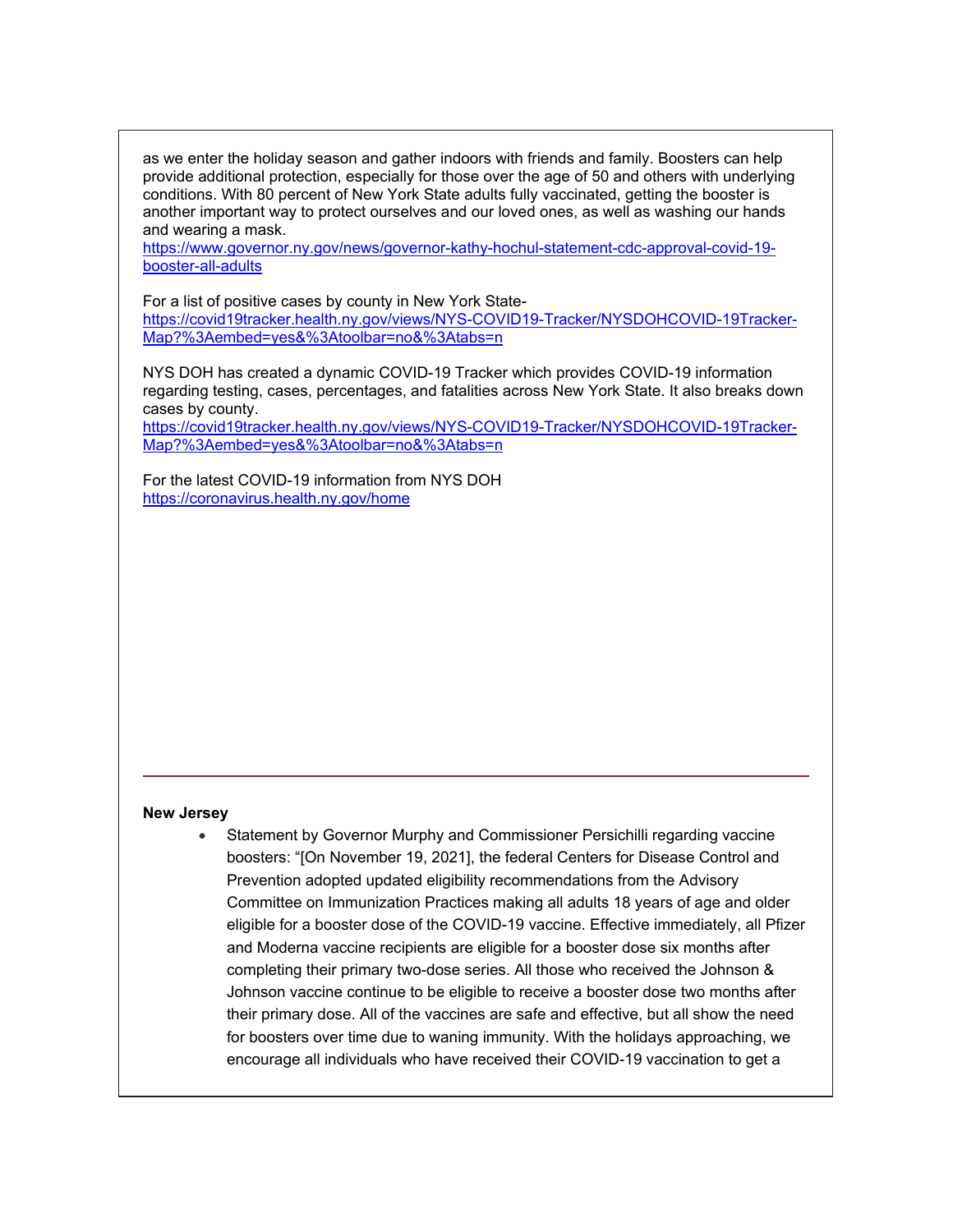booster dose. We also continue to encourage all individuals who have not yet received a vaccination, to do so ahead of holiday gatherings and travel to avoid putting themselves, their family, and community at risk. It's that simple. We continue to work with all vaccination sites to ensure availability and accessibility to vaccinations and maintain an adequate supply of vaccine from the federal government. We also are maintaining extensive outreach efforts through the state's Vaccine Call Center, canvassing efforts in high priority communities, and public awareness campaigns to provide education on the importance of booster doses and vaccinations."

<https://www.nj.gov/governor/news/news/562021/approved/20211120a.shtml>

## **Connecticut**

- Updates on breakthrough cases in Connecticut: The Connecticut Department of Public Health is reporting that as of November 18, 2021, a total of 21,071 cases of COVID-19 among fully vaccinated persons in Connecticut have been confirmed. Of the more than 2.4 million people in Connecticut who have completed their vaccine series, 0.87 percent have contracted the virus. [https://portal.ct.gov/Office-of-the-](https://portal.ct.gov/Office-of-the-Governor/News/Press-Releases/2021/11-2021/Governor-Lamont-Coronavirus-Update-November-18)[Governor/News/Press-Releases/2021/11-2021/Governor-Lamont-Coronavirus-](https://portal.ct.gov/Office-of-the-Governor/News/Press-Releases/2021/11-2021/Governor-Lamont-Coronavirus-Update-November-18)[Update-November-18](https://portal.ct.gov/Office-of-the-Governor/News/Press-Releases/2021/11-2021/Governor-Lamont-Coronavirus-Update-November-18)
- Governor Ned Lamont today announced that more than 90 percent of K-12 school employees in Connecticut are fully vaccinated against COVID-19, according to the results of a one-time survey conducted in public and private school districts by the Connecticut State Department of Education. In total, the findings show that 163 public school districts have employee vaccination rates that are 90 percent or greater. In 73 of those districts, the rate exceeds 95 percent. [https://portal.ct.gov/Office-of-the-Governor/News/Press-Releases/2021/11-](https://portal.ct.gov/Office-of-the-Governor/News/Press-Releases/2021/11-2021/Governor-Lamont-Announces-More-Than-90-Percent-of-School-Employees) [2021/Governor-Lamont-Announces-More-Than-90-Percent-of-School-Employees](https://portal.ct.gov/Office-of-the-Governor/News/Press-Releases/2021/11-2021/Governor-Lamont-Announces-More-Than-90-Percent-of-School-Employees)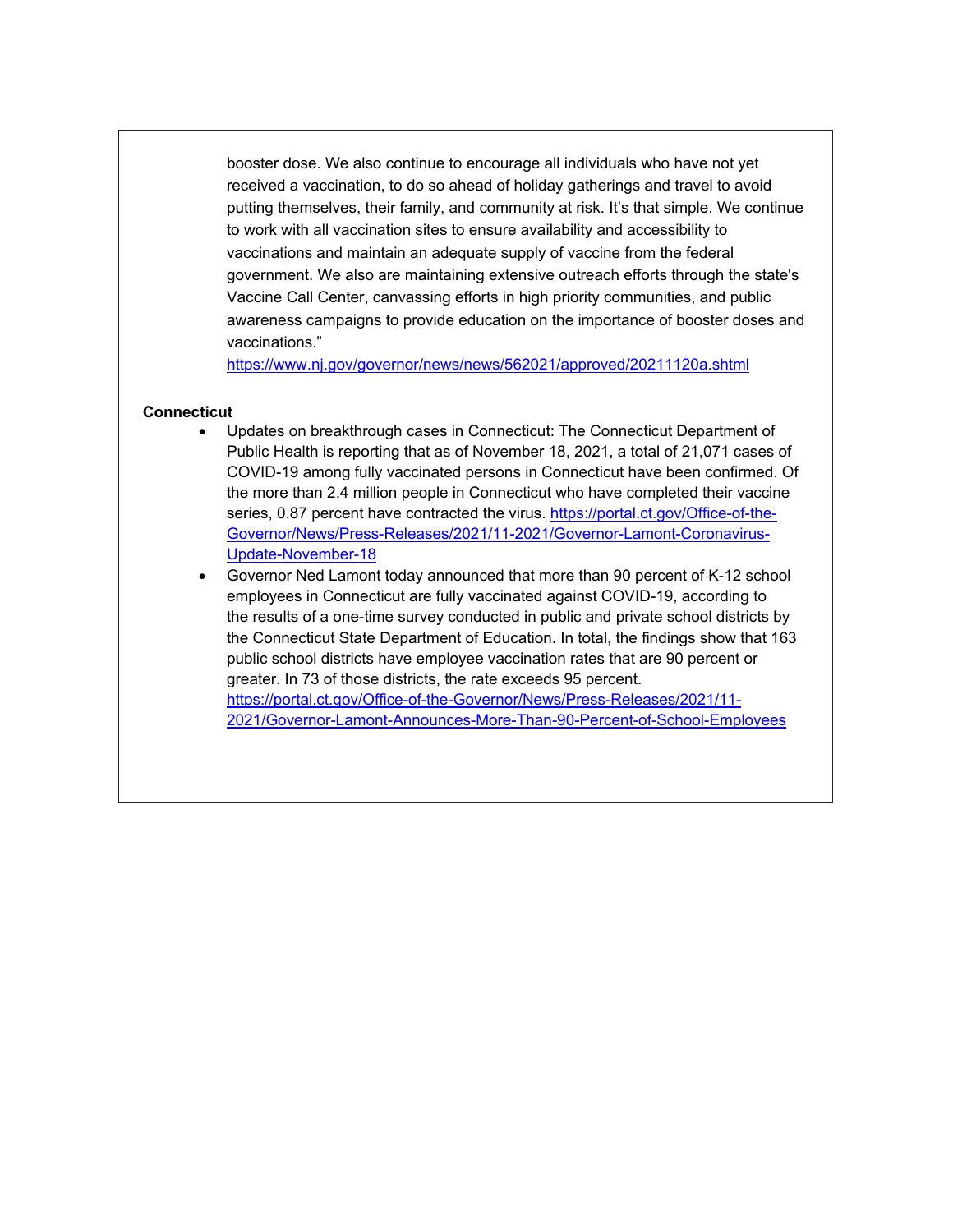

# **Local Updates**

## **New York Blood Center (NYBC)**

For the latest updated NYBC information about COVID-19: <https://nybc.org/covid-19/>

### **New York City (NYC) Department of Health and Mental Hygiene (DOHMH)**

NYC DOHMH launched a new variants data page. The data on this page show how variants of the virus that causes COVID-19 are spreading in NYC. Variants are versions of the virus with certain sets of mutations. Some variants may result in a COVID-19 infection that is easier to spread, more severe or able to avoid antibodies from vaccines or previous infections. <https://www1.nyc.gov/site/doh/covid/covid-19-data-variants.page>

For NYC DOHMH updated COVID-19 data page <https://www1.nyc.gov/site/doh/covid/covid-19-data.page>

For the latest COVID-19 information from NYC DOHMH <https://www1.nyc.gov/site/doh/covid/covid-19-main.page>

**Westchester County Department of Health**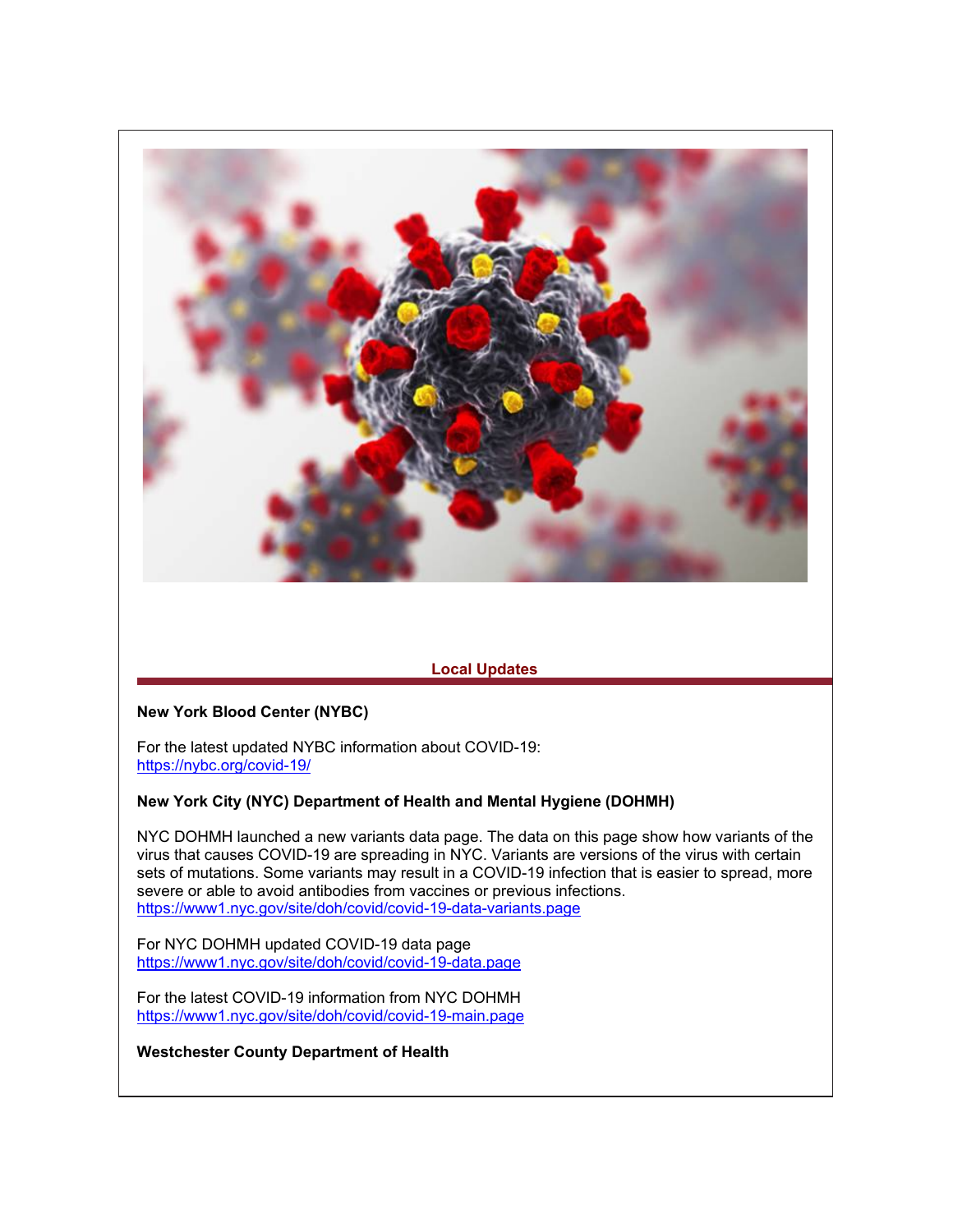For the latest breakdown of positive cases in Westchester County as of November 21, 2021 <https://wcgis.maps.arcgis.com/apps/dashboards/280339d96db14efd9cc304dba0f3a71d>

For the latest COVID-19 information in Westchester including how to avoid the latest vaccine scams offering earlier access to vaccines. <https://health.westchestergov.com/2019-novel-coronavirus>

#### **Putnam County Department of Health**

Breakdown of positive cases by towns in Putnam County as of November 18, 2021 <https://www.putnamcountyny.com/covid19/>

For the latest COVID-19 information <https://www.putnamcountyny.com/health/coronavirus/>

#### **Dutchess County Department of Health**

Breakdown of positive cases in Dutchess County as of November 22, 2021 <https://www.dutchessny.gov/Departments/DBCH/covid-19-dashboard.htm>

For the latest COVID-19 information: <https://www.dutchessny.gov/Departments/DBCH/2019-Novel-Coronavirus.htm>

#### **Orange County Department of Health**

Updated COVID-19 dashboard for Orange County as of November 22, 2021 <https://ocnygis.maps.arcgis.com/apps/dashboards/21de1fb5ce0c480f95dc0cf2b8b83b71>

For the latest COVID-19 information <https://www.orangecountygov.com/1906/2019-Novel-Coronavirus-Information>

### **Rockland County Department of Health**

Review Rockland County's dashboard with the latest COVID-19 information regarding cases as of November 22, 2021 <https://www.arcgis.com/apps/dashboards/d074e0336e81449393a76d1768ceb096>

For the latest COVID-19 information <https://rocklandgov.com/departments/health/coronavirus-covid-19/>

#### **Healthcare**

For the latest COVID-19 information for healthcare facilities from the Greater New York Hospital Association that covers hospitals in the tri-state area. <https://www.gnyha.org/>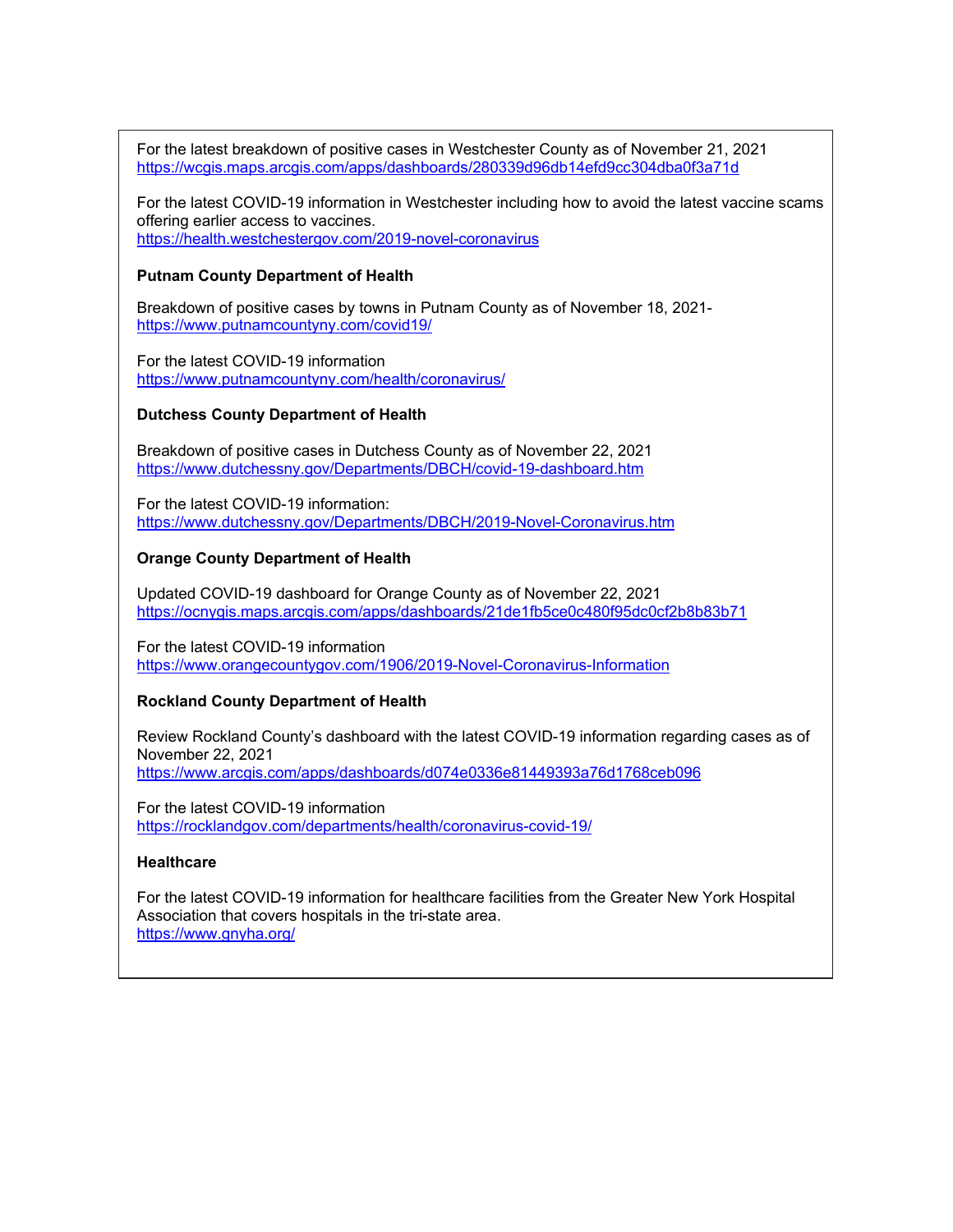

## **Center for Disaster Medicine Media**

**New York Medical College Leadership News:**

**Local Summit Hosts Experts to Navigate COVID and the Vaccines (UPDATED) Patch** 

11/11/2021

[https://patch.com/new-york/larchmont/local-summit-hosts-experts-navigate-covid-vaccines](https://patch.com/new-york/larchmont/local-summit-hosts-experts-navigate-covid-vaccines-nodx)[nodx](https://patch.com/new-york/larchmont/local-summit-hosts-experts-navigate-covid-vaccines-nodx)

Robert W. Amler, M.D., M.B.A., dean of the School of Health Sciences and Practice and vice president of government affairs

Sherlita Amler, M.D., M.S., clinical associate professor of pediatrics, adjunct professor of public health and senior fellow in the Center for Disaster Medicine

**The DEI-Savvy Executive's Guide to the Company Holiday Party (If We Can Still Call It the Holiday Party)**

Senior Executive 11/9/2021

<https://seniorexecutive.com/the-dei-savvy-executives-guide-to-the-company-holiday-party/>

Jennifer Riekert, M.B.A., vice president of communications and strategic initiatives

**Faculty News: Thanksgiving's already stressful for a lot of families, and now climbing COVID cases add pressure** Poughkeepsie Journal 11/22/2021